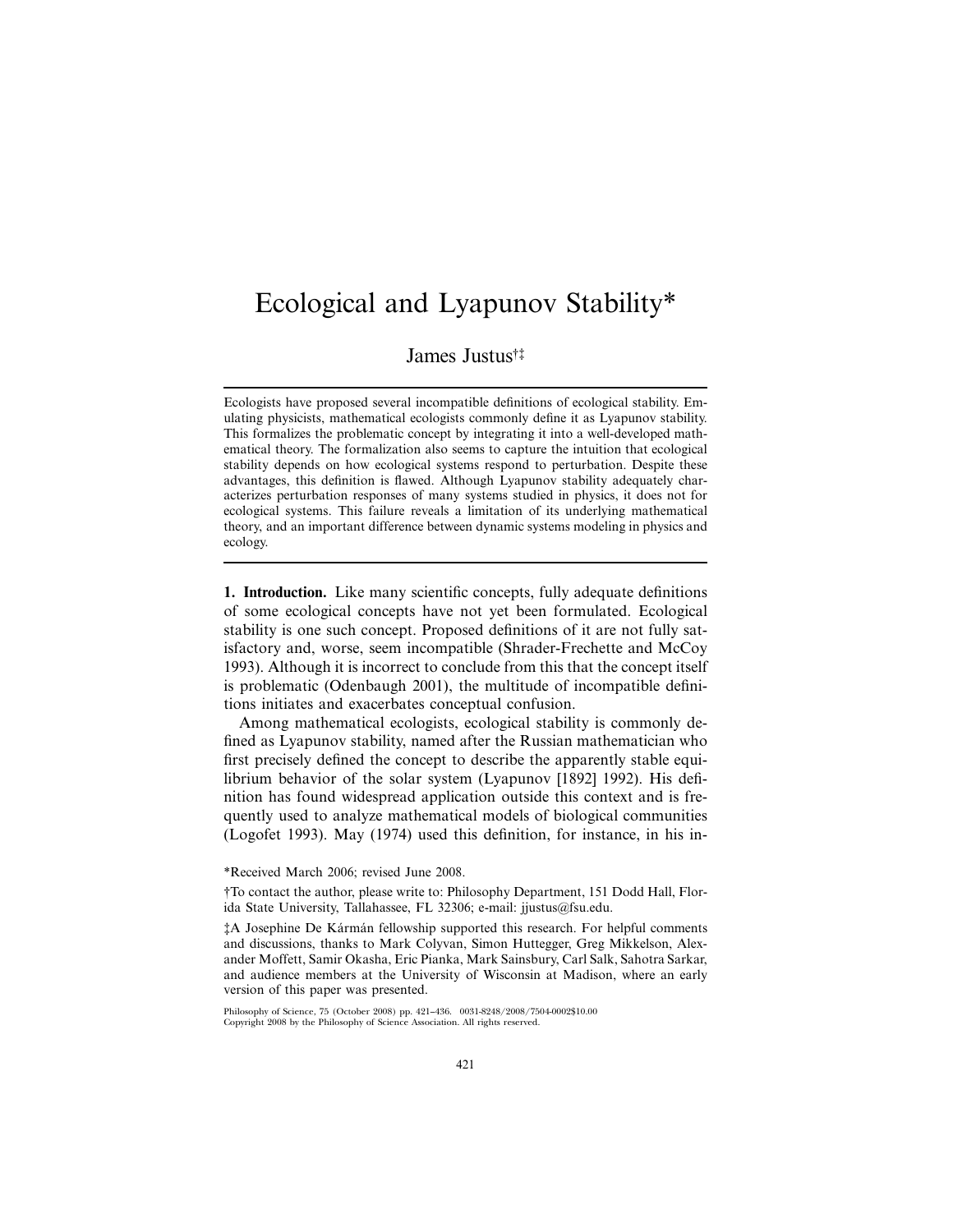fluential analysis of relationships between the stability and complexity of such models.

The definition has some clear advantages. Unlike other definitions, it integrates ecological stability into a thoroughly studied mathematical theory that has proved fruitful in many sciences, especially mathematical physics. It also seems to formalize the intuition that ecological stability depends on community response to perturbation. Despite these apparent advantages, ecological stability should not be defined as Lyapunov stability.

Sections 2 and 3 describe the concept of Lyapunov stability, its underlying mathematical theory, and show why this theory is so successful within physics. Section 4 considers the apparent advantages of the definition and illustrates how Lyapunov stability applies to mathematical models of biological communities. Section 5 argues this definition is problematic, focusing specifically on biological interpretation of Lyapunov stability. Based on this analysis, Section 6 draws some general conclusions about scientific definition and highlights an important difference between dynamic systems modeling in physics and in ecology.

**2. Lyapunov Stability.** To ensure sufficient generality, represent a system by a position vector **x**(*t*) (*t* represents time) in a *n*-dimensional Euclidean state space *E*. Assume *E* is governed by a vector function **F** representing the magnitude and change of direction it induces on  $\mathbf{x}(t)$ . **F** represents, therefore, the factors responsible for the dynamics of the system  $\mathbf{x}(t)$ represents. Points in *E* for which  $\mathbf{F} = 0$  are called equilibrium points, and unperturbed position vectors at such points remain stationary.

Lyapunov stability ('L-stability' hereafter) is a property of system behavior in neighborhoods of equilibria. Specifically, an equilibrium **x**\* is *Lyapunov stable* ('L-stable' hereafter) in  $E_x(\mathbf{x}^* \in E_x \subseteq E)$  iff

$$
(\forall \varepsilon > 0)(\exists \delta > 0)(|\mathbf{x}(t_0) - \mathbf{x}^*| < \delta \Rightarrow (\forall t \ge t_0)(|\mathbf{x}(t) - \mathbf{x}^*| < \varepsilon)), \qquad (1)
$$

where  $\varepsilon \geq \delta$ ,  $\mathbf{x}(t_0) \in E_x$  represents the system at some initial time  $t_0$ , and  $\lceil \cdot \rceil$ ' designates a Euclidean distance metric on *E*. The initial displacement from  $\mathbf{x}^*$  to  $\mathbf{x}(t_0)$  represents the perturbation to the system. Informally, (1) therefore says  $x^*$  is L-stable if for any  $\varepsilon$ -neighborhood of  $x^*$  a smaller  $\delta$ neighborhood can be found such that if the system is perturbed within the δ-neighborhood, it never leaves the ε-neighborhood. **x**<sup>\*</sup> is *asymptotically L-stable* if (1) and  $\lim_{t\to\infty} \mathbf{x}(t) = \mathbf{x}^*$ .

If **x**\* is (asymptotically) L-stable on all of *E*, **x**\* is (asymptotically and) globally L-stable. The subspace  $E<sub>x</sub>$  of  $E$  within which systems can be displaced from an L-stable  $x^*$  and satisfy (1) nontrivially, that is, the antecedent and consequent of the conditional hold for the relevant quantification, is called the *stability domain* of **x**\*. The stability domain within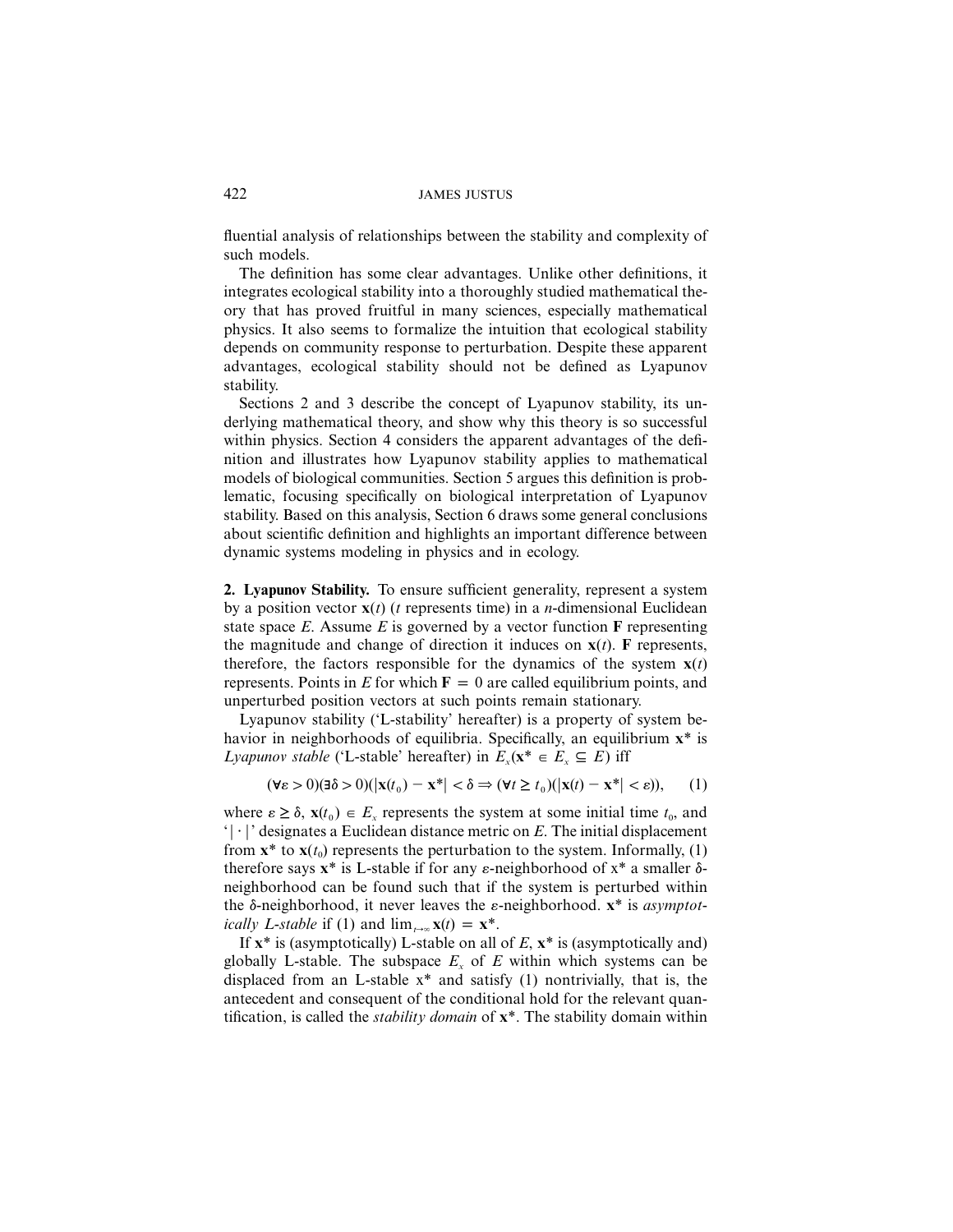

Figure 1. Graphical representation of asymptotic and nonasymptotic Lyapunov stability.

which systems can be displaced from an asymptotically L-stable x\* and  $\lim_{t \to \infty}$ **x**(*t*) = **x**\* is called the *attraction domain* of **x**\* (see Figure 1).

 In general, L-stability cannot be assessed with (1) because explicit solutions for  $\mathbf{x}(t)$  can seldom be found. For instance, scientific models often characterize  $\mathbf{x}(t)$  in terms of differential equations:

$$
\frac{d\mathbf{x}(t)}{dt} = \mathbf{F}(\mathbf{x}(t), \Omega),\tag{2}
$$

where  $\Omega$  is a set of parameters designating factors that influence system dynamics but are uninfluenced by them, and **F** takes the form of an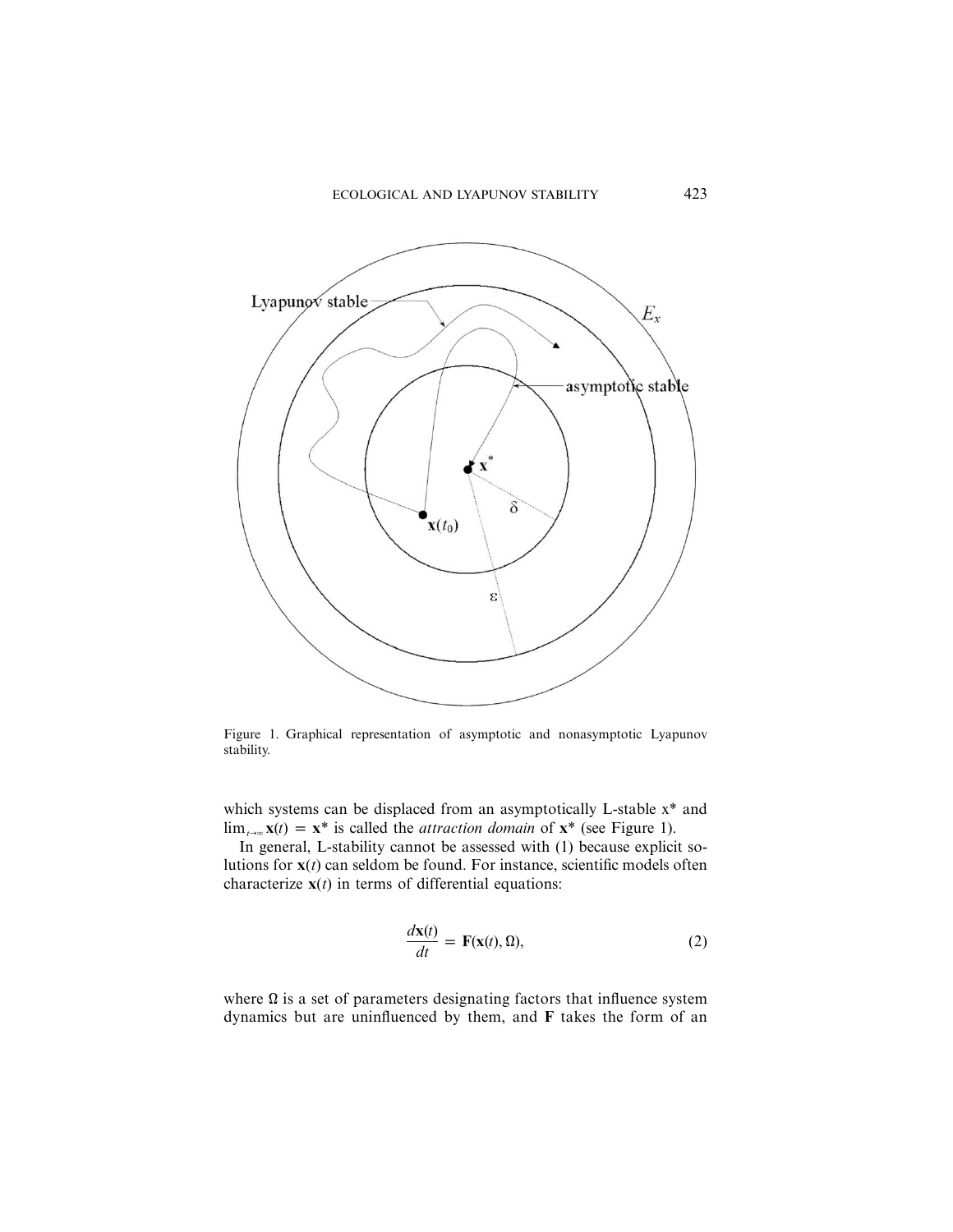$n \times n$  matrix.<sup>1</sup> For complicated systems modeled by (2) that scientists study, however, explicit solutions for  $\mathbf{x}(t)$  are rarely available. Without such solutions, system behavior as required by (1) cannot be directly evaluated.

**3. The Direct and Indirect Methods.** Lyapunov ([1892] 1992) recognized this difficulty and developed two methods for assessing (1) indirectly. The first 'indirect method' involves linearizing **F** at **x**\*. Specifically, let

$$
\mathbf{A} = \left| \frac{\partial \mathbf{F}(\mathbf{x}(t), \Omega)}{\partial x} \right|_{\mathbf{x} = \mathbf{x}^*}
$$

be the Jacobian matrix of **F** evaluated at **x**\*. The eigenvalues of **A** determine whether  $x^*$  is stable. These are scalar values  $\lambda_i$  such that  $\det(A - \lambda_i I) = 0$ , that is, the roots of the characteristic polynomial of **A**. Lyapunov proved **x**\* is asymptotically L-stable if

$$
Re\lambda_i(A) < 0 \quad \text{for all } i,\tag{3}
$$

where  $\text{Re}\lambda_i(\mathbf{A})$  designates the real part of the *i*th eigenvalue of **A**. Since **A** is only defined at **x**\*, stability determined by the indirect method is restricted to infinitesimal neighborhoods of **x**\*. For this reason, it is called *local stability*. The indirect method is prevalent in mathematical modeling because it is almost universally applicable: it applies to any system representable by continuous and continuously differentiable equations, such as (2) (Hinrichsen and Pritchard 2005).

Stability criteria based on the indirect method such as (3) have a serious limitation: they provide no information about the extent of attraction domains. This prompted Lyapunov ([1892] 1992) to develop a 'direct method' for evaluating L-stability. It involves constructing a differentiable scalar Lyapunov function ('L-function' hereafter)  $V(x)$  with an origin at  $\mathbf{x}^*$  (i.e.,  $\mathbf{x}^* = \mathbf{0}$ ) such that:

- (i)  $V(\mathbf{x})$  is positive definite: (*a*)  $V(\mathbf{0}) = 0$ ; (*b*)  $V(\mathbf{x}) > 0$  for all  $\mathbf{x} \neq \mathbf{0}$ ; and
- (ii)  $\nabla V(\mathbf{x}) \cdot \mathbf{F}(\mathbf{x}, \Omega) \leq 0$  for all **x**,

where '·' and ' $∇$ ' designate the dot product and gradient vector function. Lyapunov proved the existence of an L-function on  $E_x \subseteq E$  is sufficient for L-stability of **x**\* in this region, and that with strict inequality in (ii), **x**\* is asymptotically L-stable. This condition was also later proved necessary (Hahn 1963). The ability to construct an L-function is thus a sta-

<sup>1.</sup> Since **F** is not a function of *t*, (2) represents *autonomous* dynamic systems that do not explicitly depend on time. These models are common in science and the focus of the following analysis.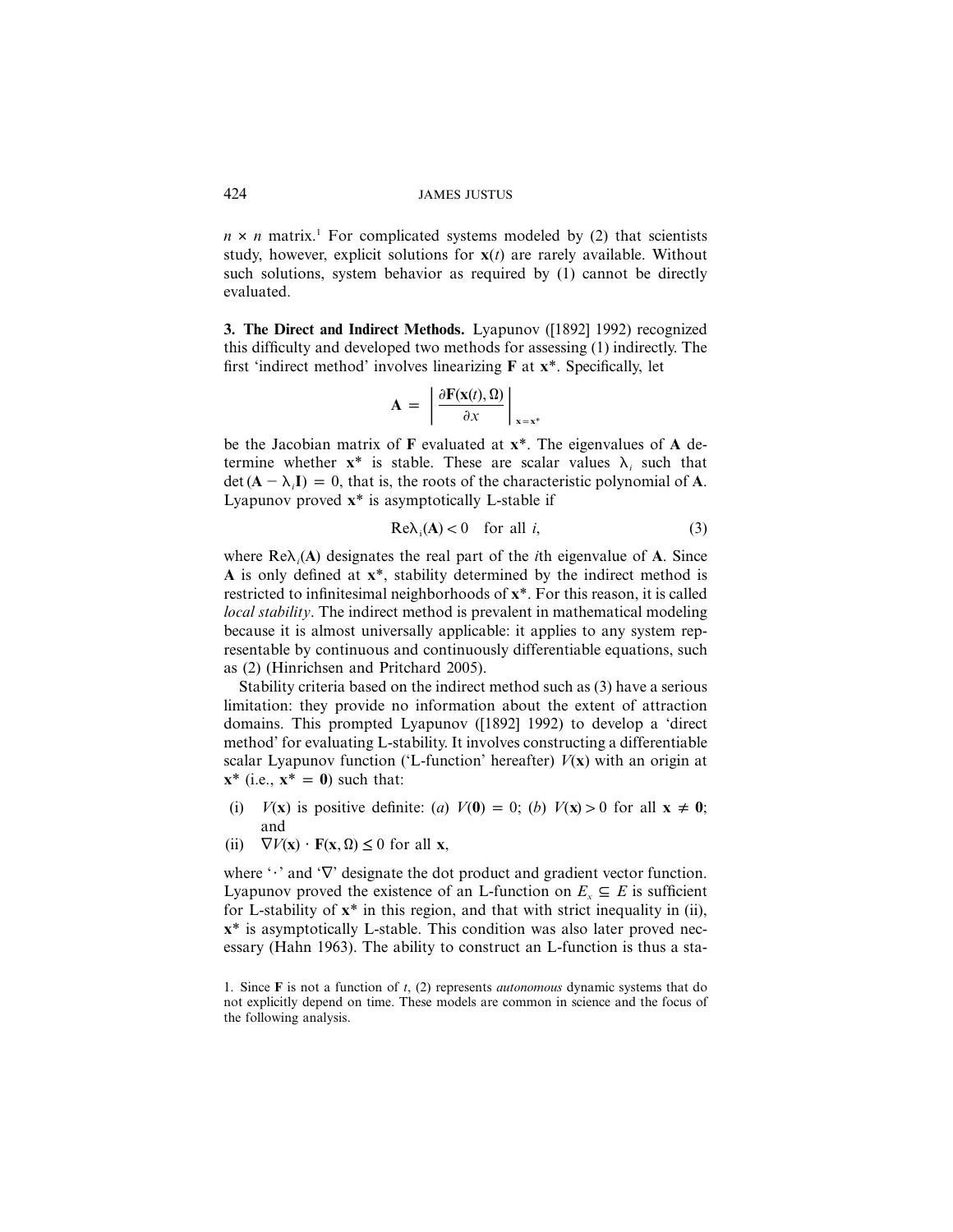bility criterion. The extent of the attraction domain of an equilibrium can also be evaluated using L-functions (Hahn 1963). As a methodology, it is called 'direct' because whether such a function can be constructed depends directly upon the mathematical form of equations like (2), unlike the indirect method, which relies on their linearization to evaluate stability, and unlike direct evaluation of (1), which requires explicit solutions to (2).

Although no general method for constructing L-functions is known, the direct method has proven to be extremely useful in analyzing physical systems, especially in the classical framework governed by only Newtonian mechanics and friction. Across scientific fields, this is exceptional rather than typical. Constructing L-functions is usually extremely difficult for the predominantly nonlinear systems scientists study (Goh 1977). The reason for its utility in the classical framework is twofold. First, there are highly confirmed mathematical models describing numerous types of systems in this framework. The likelihood therefore seems high that application of the direct method to these models will reveal the true stability properties of the systems they accurately represent. Second, there are certain quantities, such as total energy, that are conserved or monotonically dissipated in such systems, depending on how they are characterized (e.g., closed or open). These quantities ensure L-functions exist for models of these systems. Lyapunov, in fact, developed the L-function to generalize the classical energy concept, and energy conservation played an important role in his development of the proof about the connection between stability and L-functions (Lyapunov [1892] 1992).

To illustrate, consider a closed particle mass system governed by a conservative force field **G** in a frictionless Newtonian framework. System energy,  $V(\mathbf{x}, \mathbf{v})$ , is designated by the Hamiltonian

$$
V(\mathbf{x}, \mathbf{v}) = \frac{1}{2}m|\mathbf{v}|^2 + U(\mathbf{x}),
$$
 (4)

where **x** and **v** are position and velocity vectors, *m* represents particle mass, ' $|\cdot|$ ' designates the magnitude of  $\cdot$ , and *U* is a scalar potential energy function such that  $G(x) = -\nabla U(x)$ . Energy conservation ensures

$$
V(\mathbf{x}, \mathbf{v}) = c,\tag{5}
$$

where *c* is a constant. At an equilibrium  $x^*$ ,  $y = 0$ ,  $G = 0$ , and hence  $\nabla U(\mathbf{x}) = \mathbf{0}$ . If  $\mathbf{x}^*$  is also a local minimum of  $U(\mathbf{x})$ , an 'energy difference' function  $V^*(\mathbf{x}, \mathbf{v})$  can be defined:  $V^*(\mathbf{x}, \mathbf{v}) = V(\mathbf{x}, \mathbf{v}) - V(\mathbf{x}^*, 0)$ .  $V^*(\mathbf{x}, \mathbf{v})$  is an L-function and **x**\* is therefore stable. In this case, energy conservation entails the second requirement of L-functions ([ii] from above) is satisfied by equality. If, however, system energy were continually decreasing instead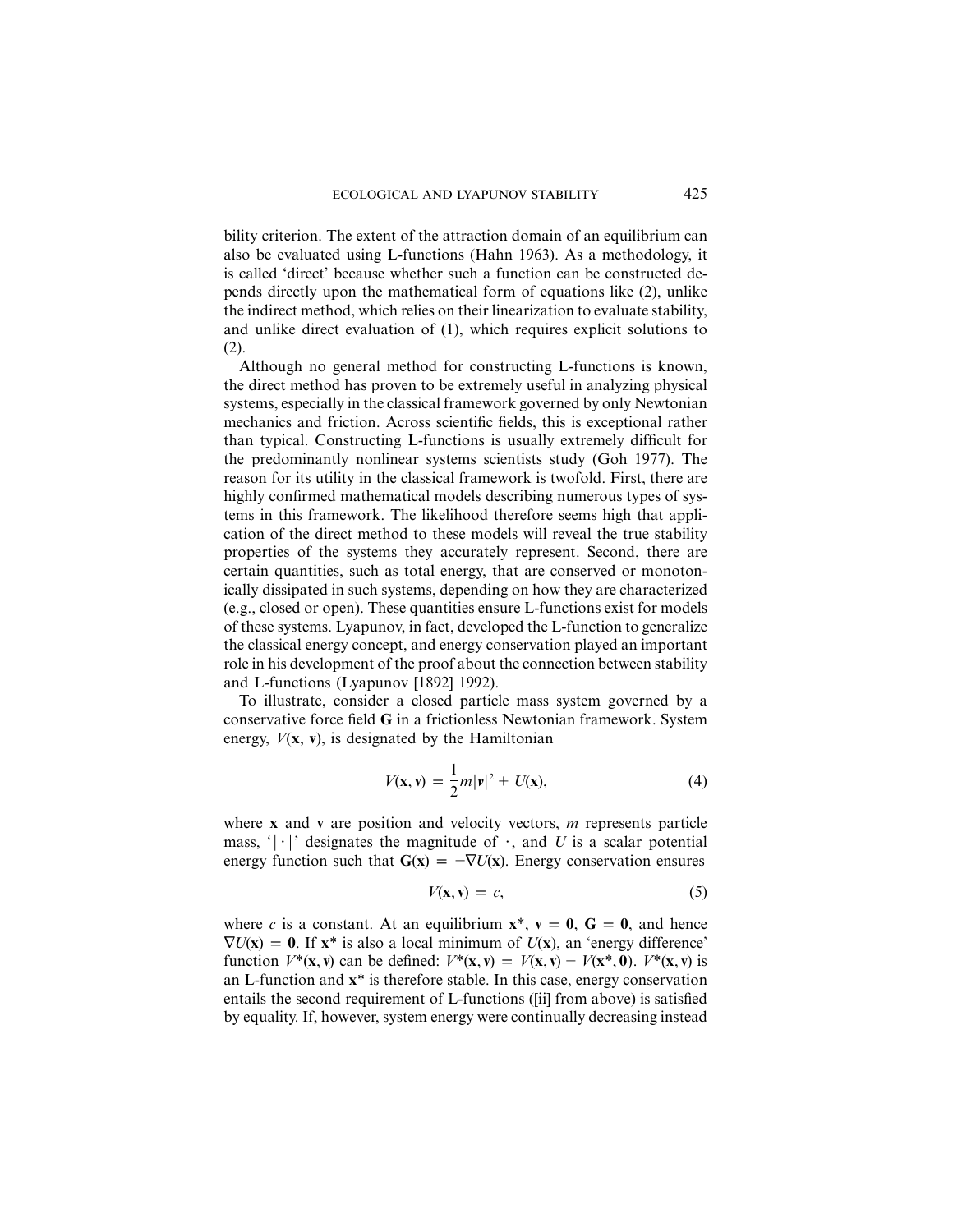of conserved, depleted by friction for instance, (ii) would be satisfied by strict inequality and **x**\* would be asymptotically stable.

Within the classical framework, stability properties of more complicated models that include and disregard friction can be evaluated with the direct method. The method is also useful in nonclassical frameworks with similar properties, such as mass–energy conservation in special relativity theory. The equations characterizing systems in these and the classical framework are often too complex to solve analytically, and the direct method provides the only means by which attraction domains of equilibria can be determined. In a wide variety of frameworks within physics, therefore, the direct method and concept of L-stability are indispensable.

**4. Lyapunov Theory and Community Modeling.** The outline of Lyapunov theory above suggests some advantages of defining ecological stability as L-stability. First, the definition formalizes the concept and integrates it into a well-known mathematical theory. Stability properties of community models can then be assessed with analytical techniques like the indirect and direct methods.

Besides the obvious virtues of formalization, L-stability also seems to capture precisely the intuition that ecological stability depends upon community response to perturbation. Consulting (1) and Figure 1, think of a community perturbed at time  $t_0$  from an L-stable  $\mathbf{x}^*$  to  $\mathbf{x}(t_0)$  within the stability domain of **x**\*. Equation (1) then entails that the perturbed community will remain in relevant  $\varepsilon$ -neighborhoods of  $\mathbf{x}^*$  for  $\forall t \geq t_0$ , that is, the effects of the perturbation are circumscribed.<sup>2</sup> Some other popular definitions define ecological stability in terms of the variability of populations in a community and are mathematically precise in that they are statistical functions of model variables (e.g., Lehman and Tilman's [2000] "temporal stability"). They do not, however, as L-stability does, provide a mathematical characterization of equilibrium system *dynamics*. If **x**\* is L-stable, for instance, the conditional in (1) ensures predictions can be made about system behavior after perturbations from **x**\* within its stability domain. Mathematical definitions in the statistical sense cannot ground such predictions unless future values of variables depend upon past values in some systematic way, and the precise form of the dependency is known. The concept of L-stability is an important analytic tool within

<sup>2.</sup> L-stability *with respect to a set of perturbations* is a stronger concept than unrelativized L-stability because it places constraints on the size of the  $\delta$ -neighborhood in the antecedent of the conditional of (1). These constraints are often said to define the system's stability domain for a given equilibrium (see the characterization in Section 2). Strictly speaking, (1) alone entails nothing about the stability domain of a given equilibrium. I owe Peter Vranas for emphasizing the import of making this distinction.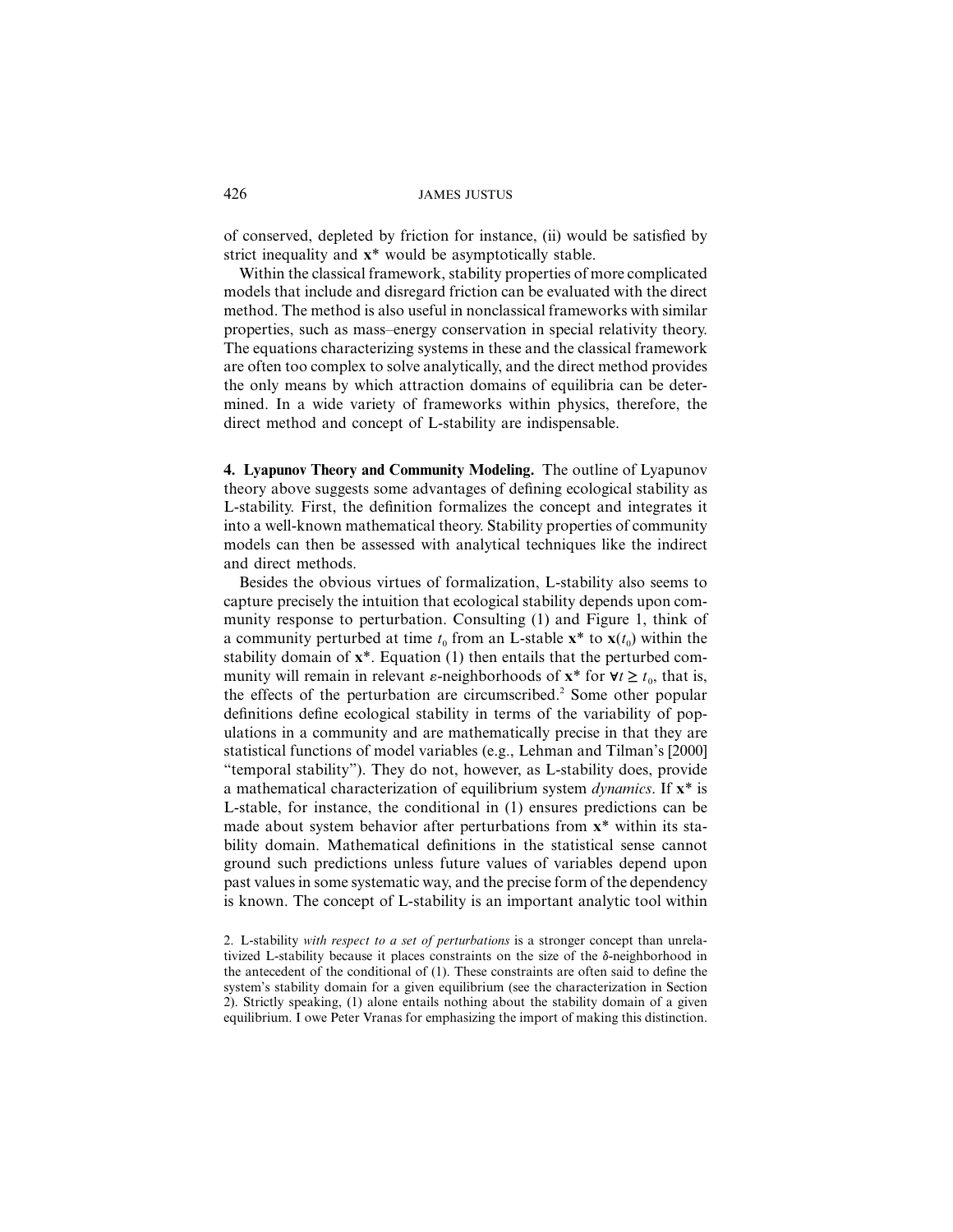physics because (1) provides a mathematically precise description of the equilibrium dynamics of systems.

In addition, properties of community response to perturbation that are fundamental components of ecological stability *seem* to be formalizable with the direct method. The size of attraction domains of asymptotically L-stable equilibria and the rate systems return to them, for instance, are definable in terms of L-functions (Hahn 1963, Sections 12, 22–25). The larger the attraction domain, for instance, the stronger the perturbations of variables a system can sustain and return to **x**\*, which is often called system 'tolerance'. Similarly, the 'steeper' the L-function  $V(x)$  (as gauged by  $\nabla$ *V*(**x**)), the faster it returns to **x**<sup>\*</sup>, often called system 'resilience'. If L-stability adequately defined ecological stability, it would therefore be possible to formalize the properties of tolerance and resilience and their relation to the stability of biological communities. Specifically, the intuitive idea that ecological stability increases with the strength of perturbation from which a system can return to equilibrium and with the speed of return to equilibrium after perturbation would be formalizable.

Finally, the direct method adequately characterizes the equilibrium dynamics of many systems in physics (and other sciences), and it is reasonable to expect the method will function similarly for ecological systems since their models share a similar mathematical structure. Like systems studied in physics, biological communities are usually modeled by differential equations. The only difference is that components of the vector  $\mathbf{x}(t) = \langle x_1(t), \ldots, x_i(t), \ldots, x_n(t) \rangle$  represent biological variables, usually population sizes of species in a community, instead of typical physical variables.

This expectation seems to be supported, for instance, by the classical Lotka-Volterra model of one-predator, one-prey communities:

$$
\frac{dx_y(t)}{dt} = ax_y(t) - \alpha x_y(t)x_d(t),
$$
\n(6a)

$$
\frac{dx_a(t)}{dt} = -bx_a(t) + \beta x_a(t)x_y(t),
$$
\n(6b)

where  $x_d$  and  $x_y$  represent predator and prey population sizes, *a* represents prey birth rate, *b* represents predator death rate; and  $\alpha$ ,  $\beta$  > 0 represent the effect of predator individuals on prey individuals and vice versa. Setting the left sides to 0 and solving yields one nontrivial equilibrium **x**\* where  $x_d^* = b/\beta$  and  $x_v^* = a/\alpha$ . An L-function for this equilibrium exists for all  $x_d$ ,  $x_v > 0$ :

$$
V(\mathbf{x}) = c_1(x_y - x_y^* \ln x_y) + c_2(x_d - x_d^* \ln x_d), \tag{7}
$$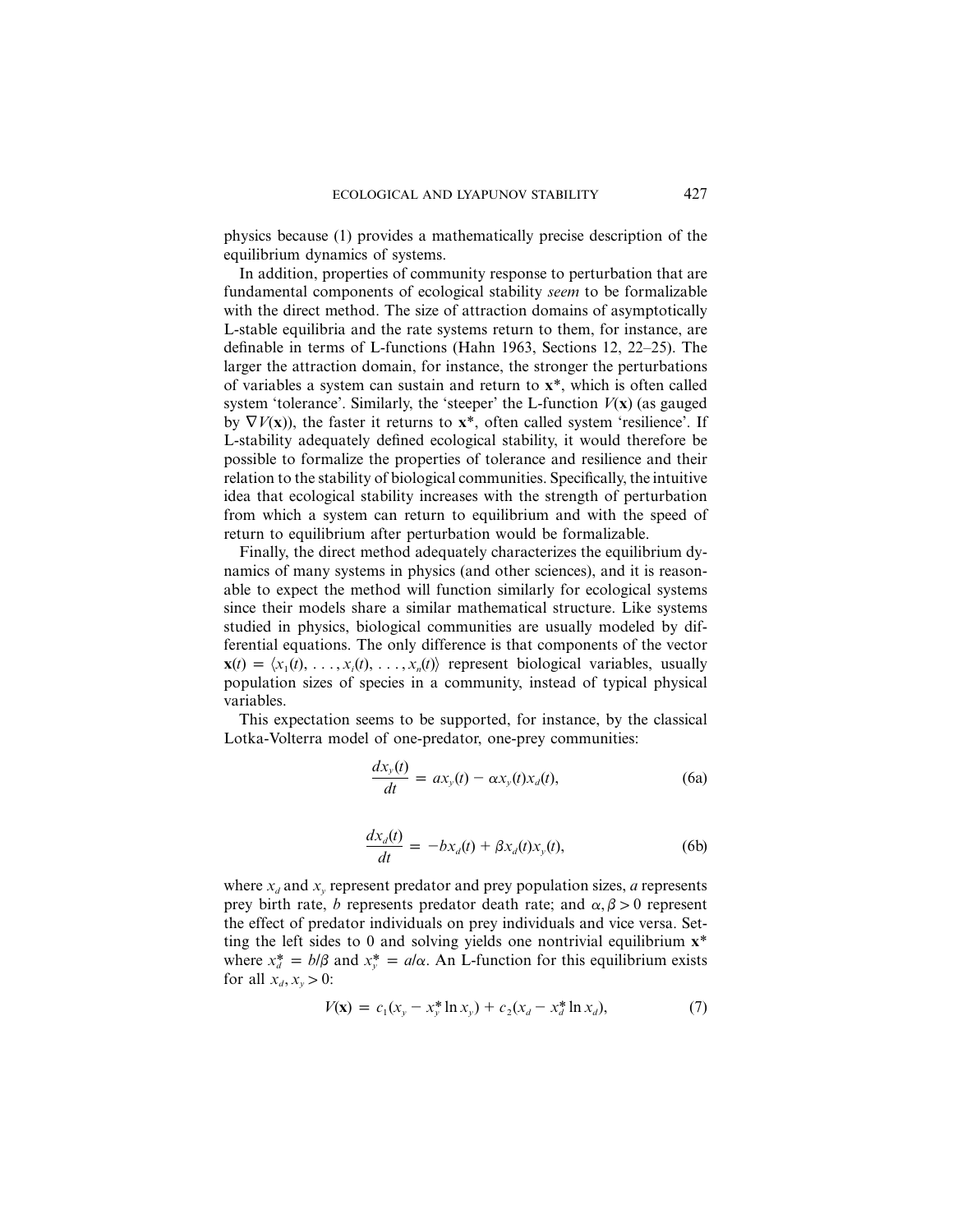where  $c_1, c_2 > 0$  are constants, so  $\mathbf{x}^*$  is globally stable by the direct method (Logofet 1993).

A property of (6) discovered by Vito Volterra reveals an interesting structural similarity between models of ecological and physical systems, which in turn seems to justify the utility of Lyapunov theory in ecology. Equations (6a) and (6b) can be rewritten as

$$
\gamma_1 \dot{x}_y = \gamma_1 a x_y(t) - x_y(t) x_d(t), \qquad (8a)
$$

$$
\gamma_2 \dot{x}_d = -\gamma_2 bx_d(t) + x_d(t)x_y(t), \qquad (8b)
$$

where  $\dot{x}_y = dx_y(t)dt$ ,  $\dot{x}_d = dx_d(t)dt$ ,  $\gamma_1 = 1/\alpha$ , and  $\gamma_2 = 1/\beta$ . Adding these equations and integrating yields

$$
\gamma_1 \dot{x}_y + \gamma_2 \dot{x}_d + \gamma_1 a \int_0^t x_y(t) - \gamma_2 b \int_0^t x_d(t) = c,
$$
 (9)

where  $c$  is a constant. Volterra believed  $(9)$  corresponded to a form of energy conservation (compare with  $[4]$  and  $[5]$ ).<sup>3</sup> He called the first two terms "actual demographic energy," and the second two "potential demographic energy" (Scudo 1971).4 If this kind of structural similarity generalizes broadly across mathematical models of ecological systems, a view shared by another founder of mathematical ecology, Alfred Lotka (1956), it would seem to indicate that the stability concept used in physics is appropriate for ecology.

**5. Lyapunov Stability in an Ecological Context.** The adequacy of a definition depends upon what it requires of the defined concept. If ecological stability is defined as L-stability, for instance, this stipulates conditions biological communities must satisfy to be ecologically stable. If these conditions are unreasonable—if they are biologically unrealistic, too weak, or too strong for instance—the definition is inadequate. Despite its apparent advantages, interpreting L-stability in ecological terms furnishes strong reasons for rejecting the definition.

There are five types of L-stability to consider as definitional candidates for ecological stability: local stability, nonasymptotic stability within a nonlocal stability domain, asymptotic stability within a nonlocal attraction domain, global nonasymptotic stability, and global asymptotic stability. Consider the weakest first. Although the frequent focus of com-

<sup>3.</sup> In fact, (9) is the underlying basis of (7). See Logofet 1993, 111–114.

<sup>4.</sup> At least for the first two terms, the resemblance with energy conservation is somewhat weak. The 'actual demographic energy' corresponds closely with the mathematical form for the *momentum* of two particles, not their kinetic energy.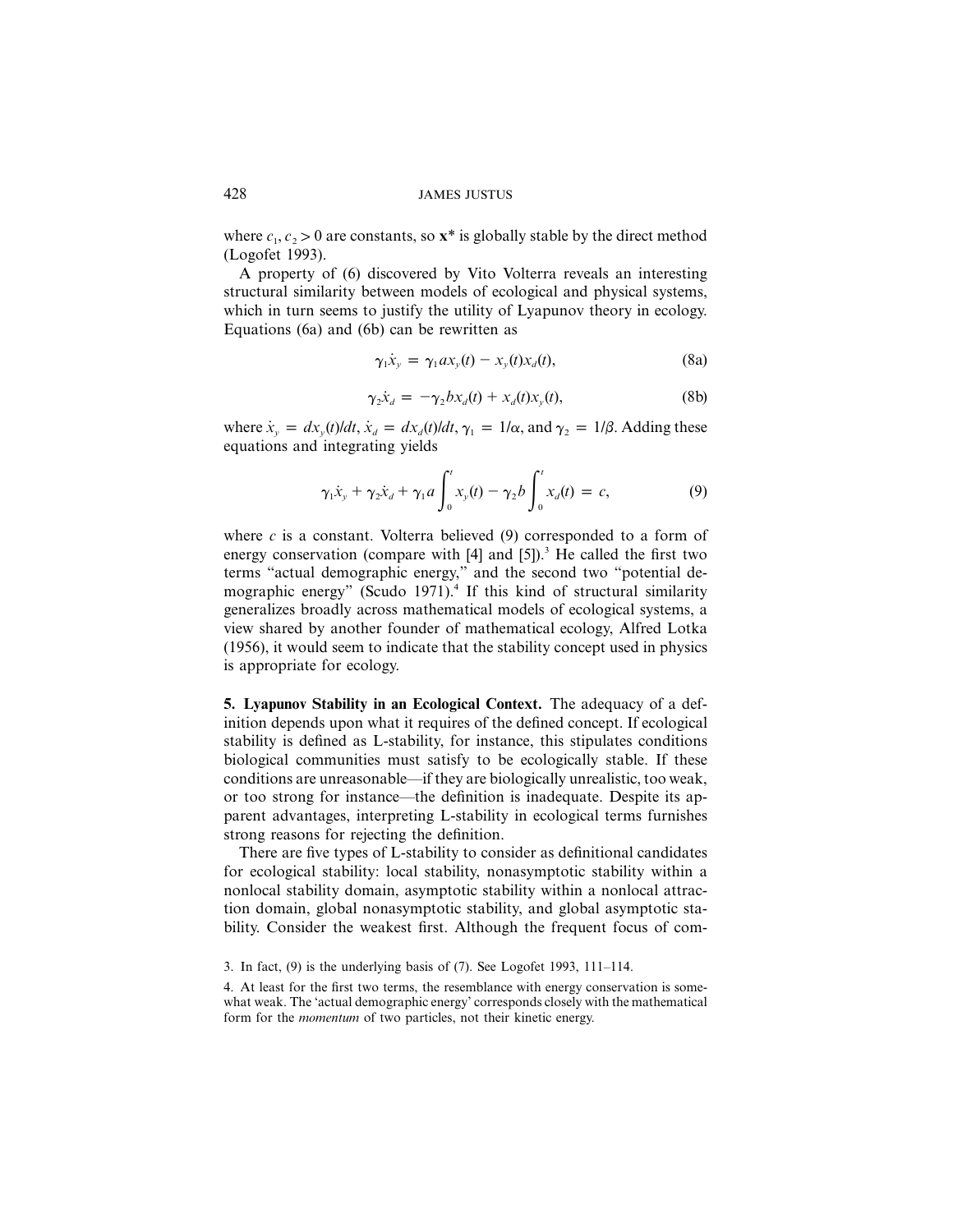munity modeling, perhaps because it is relatively easy to evaluate with the indirect method (Hastings 1988), local stability defines ecological stability poorly. Differentiable models of systems can be linearized with the Jacobian matrix at any point of state space, such as at an equilibrium (see Section 3). By itself, however, linearization only provides information about local system behavior, that is, only in an *infinitesimal* neighborhood of the linearization point. Local stability therefore says nothing about system behavior outside this extremely restricted domain. Besides it being fundamentally unclear how perturbation within an infinitesimal domain can be biologically interpreted (or empirically measured), real-world perturbations are clearly not of infinitesimal magnitude. Any real perturbation will expel a system at a strictly locally stable equilibrium from its stability domain. Local stability of systems like biological communities consequently provides no information about their response to common perturbations like drought, fire, population reduction by disease, etc. Application of the indirect method to community models, which can only evaluate local stability, therefore yields negligible insight into the community dynamics relevant to ecological stability.<sup>5</sup>

For different reasons, Mikkelson (1997) reaches a similar conclusion about local stability. His argument is based on this principle: "Do not employ a definition that turns what was originally thought to be an important empirical matter into a generic a priori exercise" (1997, 483). Applying this principle to the task of defining ecological stability, Mikkelson continues:

Requiring that every single species in a fifty-species community have a given property—*any* property—is a much stricter criterion than requiring that every species in a ten-species community have the same property. This means that as the number of species increases, the probability that the criteria are met almost certainly decreases. This leads to a *default* expectation that stability will decline with increasing diversity. (1997, 485)

Since (asymptotic) local stability requires *every* species return to its preperturbation value, Mikkelson claims that defining ecological stability as local stability decreases the likelihood species-rich communities will be stable. It thereby biases a priori the debate about the relationship between community stability and diversity (construed as species richness) towards an inverse relationship, and violates his principle. On this basis, Mikkelson concludes the definition is indefensible.

The first problem with this argument is Mikkelson's assumption that

<sup>5.</sup> Food web modeling of community stability is usually based on the indirect method, and has been criticized for this reason (Hastings 1988).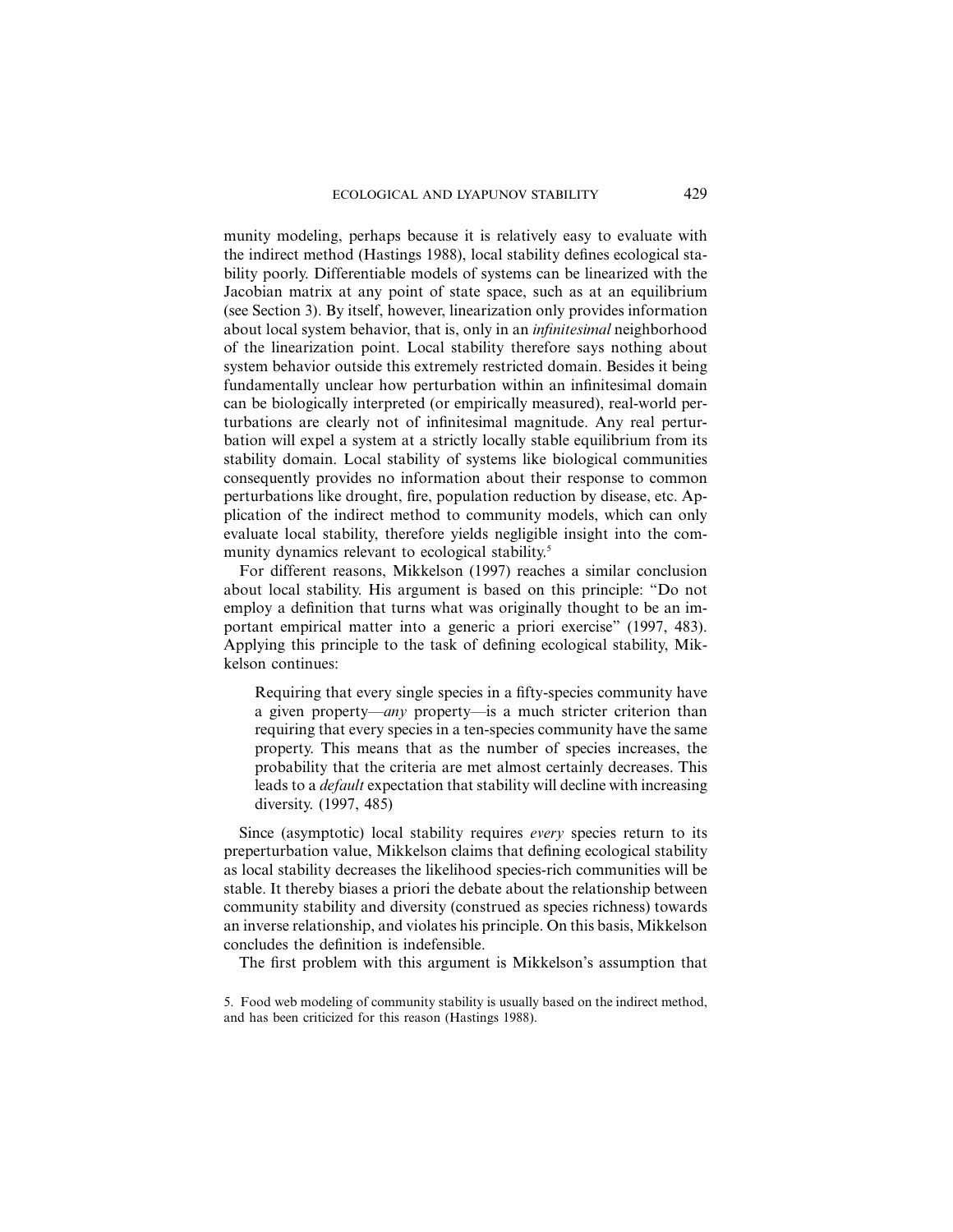the likelihood of local stability of communities generally decreases with increasing species richness (1997, 494). This assumption is the underlying basis of the long quote above, but its truth is, however, an empirical rather than a priori issue. Interspecific interactions that emerge with greater species richness often increase the likelihood of stability, as the stabilizing effect of adding species to some community models shows (May 1974).

The second problem is that Mikkelson's principle is an unjustifiable adequacy condition for definitions in science because it confers too much import to unresolved scientific questions, regardless of how poorly formulated they may be. According to the principle, scientific concepts should not be defined in ways that resolve, even partially, outstanding questions that involve them. Yet scientific questions may themselves be ill-formed or confused due to ambiguity or vagueness of the concepts they concern. In fact, Shrader-Frechette and McCoy (1993) argue that the stability diversity—complexity debate of community ecology is itself an example. Apparently intractable scientific debates and recalcitrant questions are sometimes justifiably resolved or, more accurately, dissolved when precise definitions of concepts reveal their misguided nature.<sup>6</sup>

The stronger concept of nonasymptotic L-stability within a nonlocal stability domain also inadequately defines ecological stability. Without asymptotic dynamics driving systems perturbed from equilibrium to return to it, successive weak perturbations can displace communities from their stability domains and, in the extreme case, cause species extinction. Ecological stability undeniably requires, however, persistence of the species of a community subject to successive weak perturbations. This reasoning also shows global nonasymptotic L-stability inadequately defines ecological stability.

Even with asymptotic dynamics, however, L-stability does not define ecological stability adequately. To see why, consider defining ecological stability as the strongest L-stability property: global asymptotic stability. Unlike the L-stability properties considered thus far, global asymptotic stability appears to be much stronger than ecological stability because it seems to entail that a community will return to equilibrium following any perturbation that does not eradicate its species. Model variables of systems at asymptotically and globally stable equilibria that are perturbed to one percent of their equilibrium values, for instance, will deterministically return to their initial values. This response to such severe perturbations is not required for a biological community to be ecologically stable, but it certainly seems sufficient.

Despite its apparent plausibility, the idea that global asymptotic L-

<sup>6.</sup> Einstein's definition of simultaneity, for instance, arguably settled a number of scientific questions about temporal relations between events.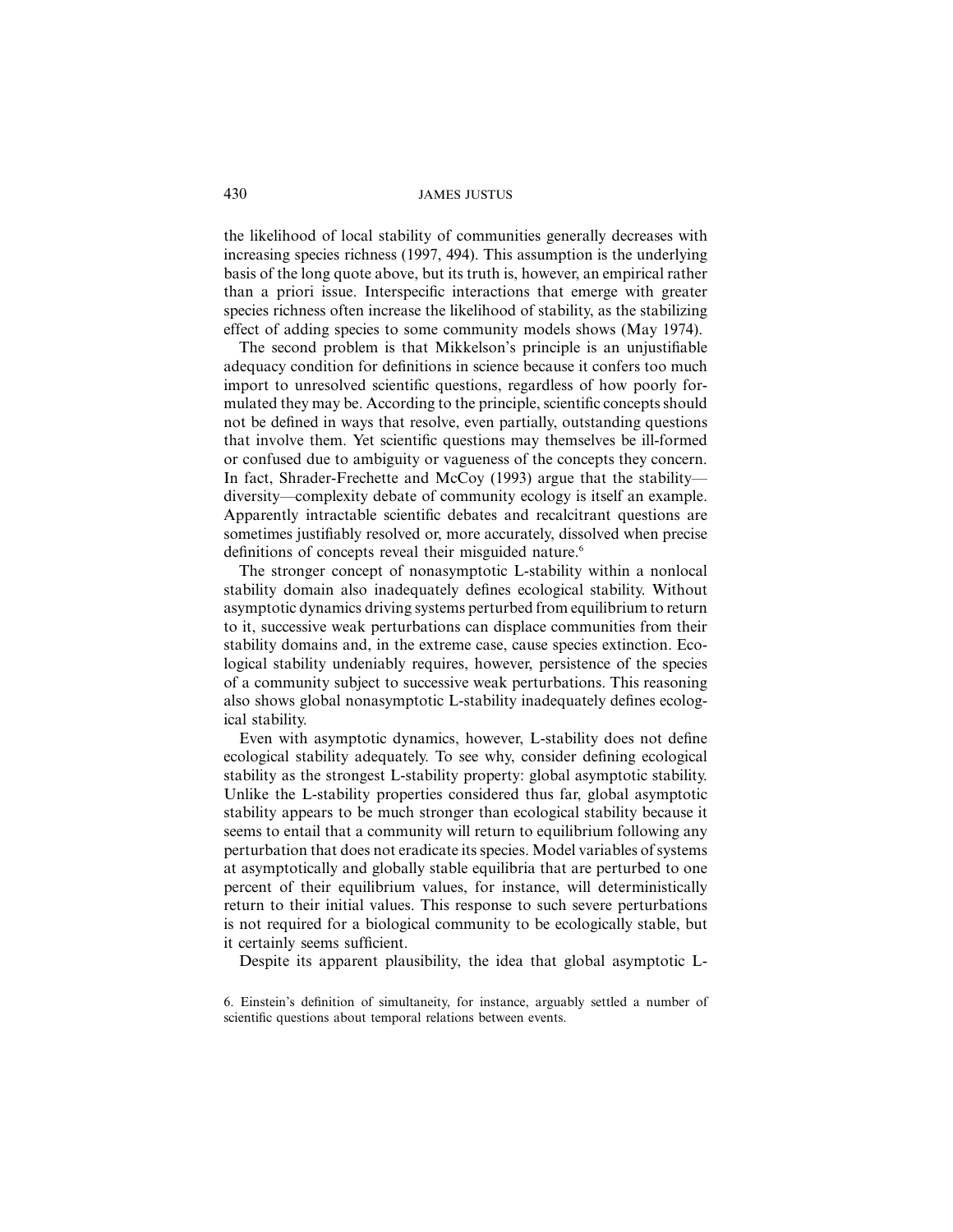stability is sufficient (but not necessary) for ecological stability is unjustified. It is based on a flawed conception of ecological perturbation. Realworld perturbations to biological communities do not merely affect population sizes, represented by variables in models like (2). They also temporarily change environmental factors that influence community dynamics, represented by model parameters. As May (1974, 216) creatively put it:

In nature, population perturbations are driven not by the stroke of a mathematician's pen resetting initial conditions [i.e., resetting variable values to represent perturbations], but by fluctuations and changes in environmental parameters such as birth rates, carrying capacities, and so on.7

Perturbations may induce, for instance, changes in environmental parameters that modify the strength and qualitative nature of interspecific and intraspecific community interactions. Initially noninteracting species may begin competing or exhibiting other nonneutral interactions, and vice versa. Since real-world perturbations may affect environmental factors that influence community dynamics as well as population sizes of species, they should be represented by corresponding changes in variable *and* parameter values. Ecological stability should then be evaluated with respect to system behavior following both types of changes.

L-stability, however, only assesses system response to temporary changes in *variable* values (see [1] above). It does not consider system responses to changes in parameters and thus provides only a partial account of the type of system response to perturbation ecological stability requires. Lyapunov's direct method is therefore not a suitable methodology for analyzing ecologically relevant nonlocal stability properties of standard community models, although it accurately estimates stability to perturbations affecting only model variables (see Section 6).

This difference between Lyapunov and ecological stability consequently leads to different evaluations of the stability of mathematical models of biological communities. Consider the generalization of (6) to *n*-species:

$$
\frac{dx_i}{dt} = x_i r_i - \sum_{j=1}^n \gamma_{ij} x_i x_j,
$$
\n(10)

where  $r_i$  designates the intrinsic growth rate of species *i*;  $\gamma_{ij}$  designates the

<sup>7.</sup> This remarks occurs in May's (1974) "Afterthoughts," in which he goes on to suggest that a fully adequate account of the property labeled 'tolerance' above will require an assessment of how community dynamics changes as environmental parameters change. The predominant focus of his and subsequent mathematical modeling concerned with ecological stability, however, has been on L-stability.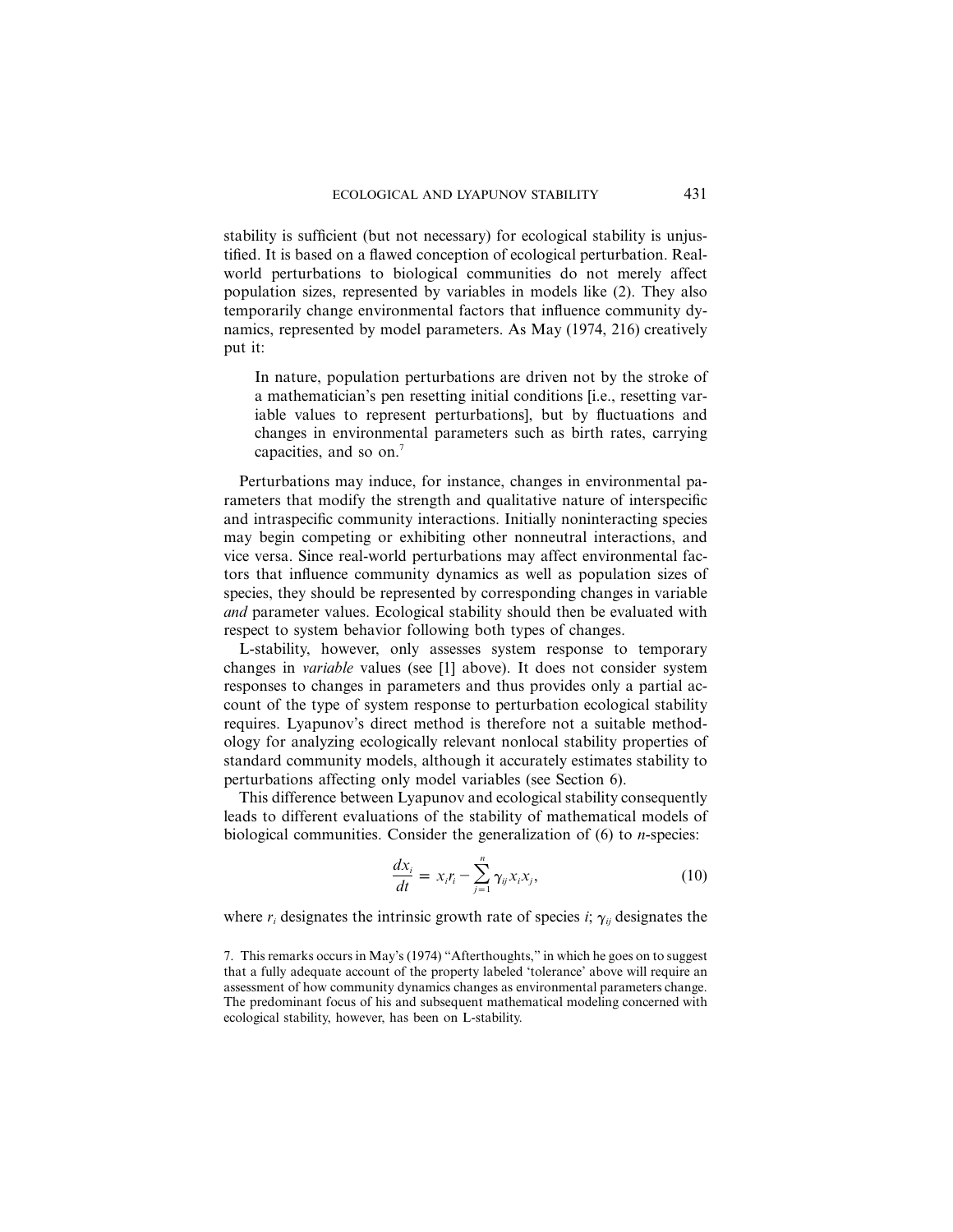effect of species *j* on species *i*; and  $1 \le i, j \le n$ . (10) can represent several realistic features of biological communities. The  $\gamma$ <sub>*ii*</sub> designate intraspecific interactions and the  $\gamma_{ij}$  ( $i \neq j$ ) can represent any type of interspecific interaction: predator-prey  $\gamma_{ij} \gamma_{ji} < 0$ , competition  $\gamma_{ij}, \gamma_{ji} < 0$ , mutualism  $\gamma_{ii}, \gamma_{ii} > 0$ , and so on.

Two types of systems, called 'conservative' and 'dissipative', have been studied with (10) and highlight the difference between ecological and Lstability particularly clearly. If

$$
\sum_{i,j=1}^{n} \gamma_{ij} x_i x_j \ge 0,
$$
\n(11)

the system is dissipative with strict inequality, and conservative with equality. Informally, (11) says interspecific interactions do not influence total system dynamics in conservative communities and retard them in dissipative communities. Dissipative and conservative communities, Logofet (1993) suggests, are analogous to mechanical systems with and without friction.

In conservative (dissipative) communities: (i)  $\gamma_{ii} = 0$  ( $\gamma_{ii} > 0$ ) for all *i*; and (ii)  $\gamma_{ij} = -\gamma_{ji}$  for all  $i \neq j$ . (i) entails there is intraspecific self-damping in dissipative communities, and none in conservative communities. (ii) entails the communities only exhibit antisymmetric interspecific predatorprey interactions. Note that (10) is not necessarily a two trophic level model of  $n/2$  predators and  $n/2$  prey. Species *i* may be the predator and prey of different species, and part of  $k$ -length ( $k \leq n$ ) food chains.

The direct method shows **x**\* is a nontrivial equilibrium, that is,  $(\forall i)(x^* > 0)$ , of conservative *n*-species community models *iff*  $\mathbf{x}^*$  is globally L-stable; it is asymptotically and globally L-stable *iff* the community model is dissipative (Logofet 1993). These results only hold, however, if *n* is even. As an indication of what defining ecological stability as global L-stability would require of communities modeled by (10) and (11), this restriction seems arbitrary and counterintuitive. Without any empirical evidence or a biological reason to suppose there is a relationship between evenness or oddness of species richness and ecological stability, of which there seems to be none, this requirement is unreasonable.<sup>8</sup>

A second, more revealing feature of these results is their dependence on the exact antisymmetry of  $[\gamma_{ij}]$ . If jeopardized even slightly, they no longer hold and the system may become unstable (Levin 1981). Small changes in the values of these parameters caused by realistic but weak

<sup>8.</sup> It is possible such a relationship exists, but has not yet been found. Most ecologists highly doubt it will. May (1974, 53), for instance, suggested it "border[s] on the ridiculous," and Volterra, who first recognized the fact, was similarly skeptical (Scudo 1971).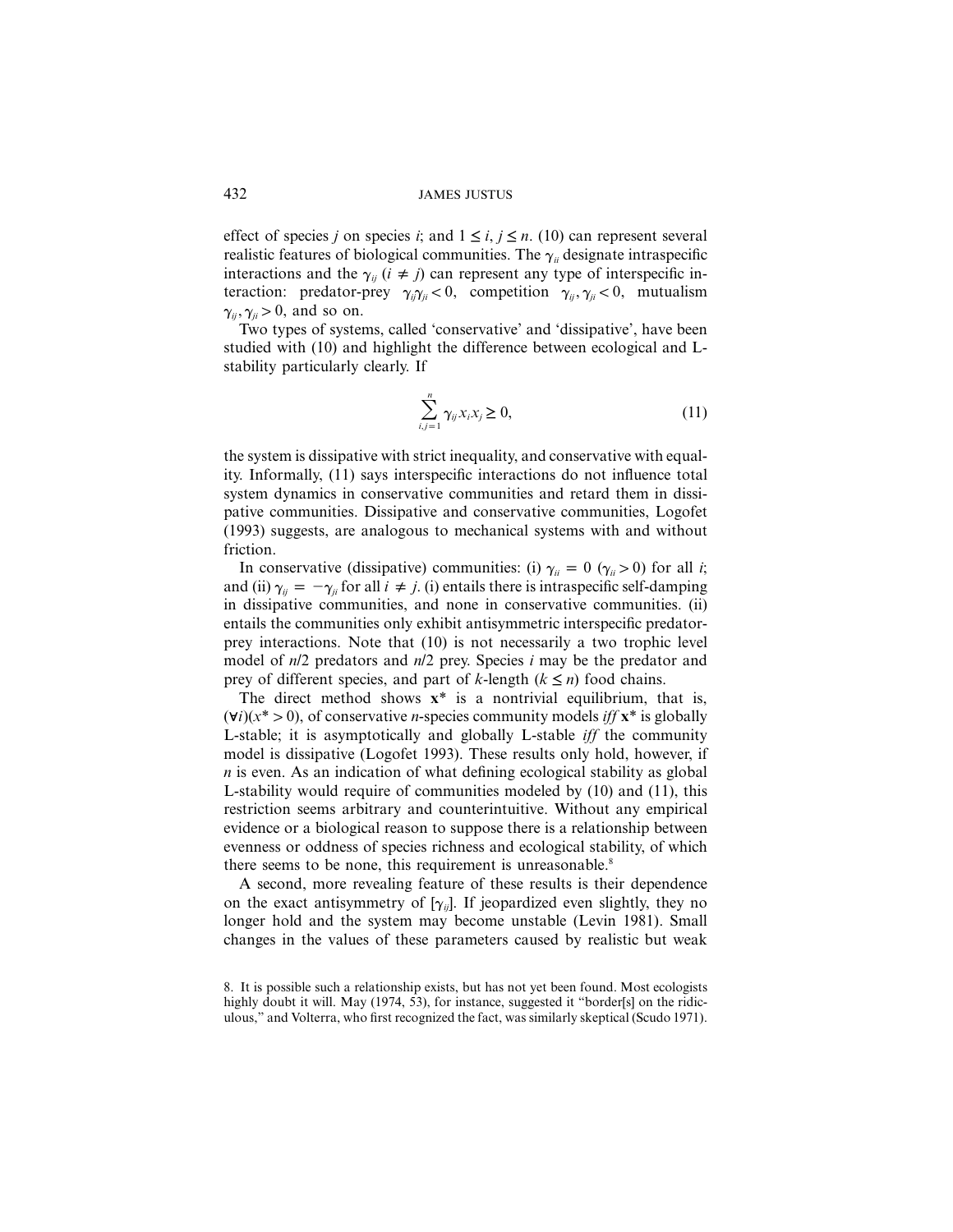perturbations may therefore undermine asymptotic global stability and initiate instability. This occurs because L-stability defines stability strictly in terms of system behavior after changes to variables, not after changes to parameters as well. For this reason, asymptotic global stability and weaker L-stability concepts poorly define ecological stability.

The disparity between what the direct method says about the stability properties of biological communities and what ecological stability seems to require is not limited to conservative and dissipative models of communities. A wide range of community models the direct method shows are asymptotically stable in nonlocal domains are similarly sensitive to slight changes in parameters (see Hallam 1986 and references therein).

In general, therefore, L-stability inadequately captures the intuition that ecological stability depends on community response to perturbation because it inadequately represents real-world perturbations. As such, Lstability fails to capture principal features of ecological stability like resilience and tolerance. With respect to abiotic perturbations such as temporary temperature or precipitation anomalies, for instance, resilience and tolerance cannot be measured using the direct (or indirect) method (see Section 4). Temporary changes in model parameters representing these environmental factors, not changes to model variables, best represent these types of perturbation. Resilience and tolerance should then be gauged by the subsequent system behavior (represented by changes in variable values) following these parameter changes. L-stability, however, cannot represent these properties properly because it cannot accurately represent community response to perturbations that affect factors represented by model parameters rather than just variables. Since tolerance and resilience of biological communities depend upon how communities respond to perturbations that affect model variables *and* parameters, they therefore cannot be defined in terms of properties of L-functions (see Section 3). Whereas L-stability focuses strictly on system behavior in *state* space, ecological stability essentially concerns system behavior in *parameter* space as well. Consequently, L-stability is not a sufficient condition for ecological stability, as some ecologists have explicitly suggested (e.g., Logofet 1993, 109) and many ecologists assume.

**6. Conclusion.** That ecological stability should not be defined as L-stability does not entail the latter should play no role in mathematical modeling of biological communities. For a community at equilibrium, asymptotic L-stability within nonlocal attraction domains adequately represents ecologically stable responses to perturbations that alter species population sizes but leave community structure and parameter values unchanged. L-stability is therefore a plausible necessary condition for ecological stability. Moderate culling of some community species or tem-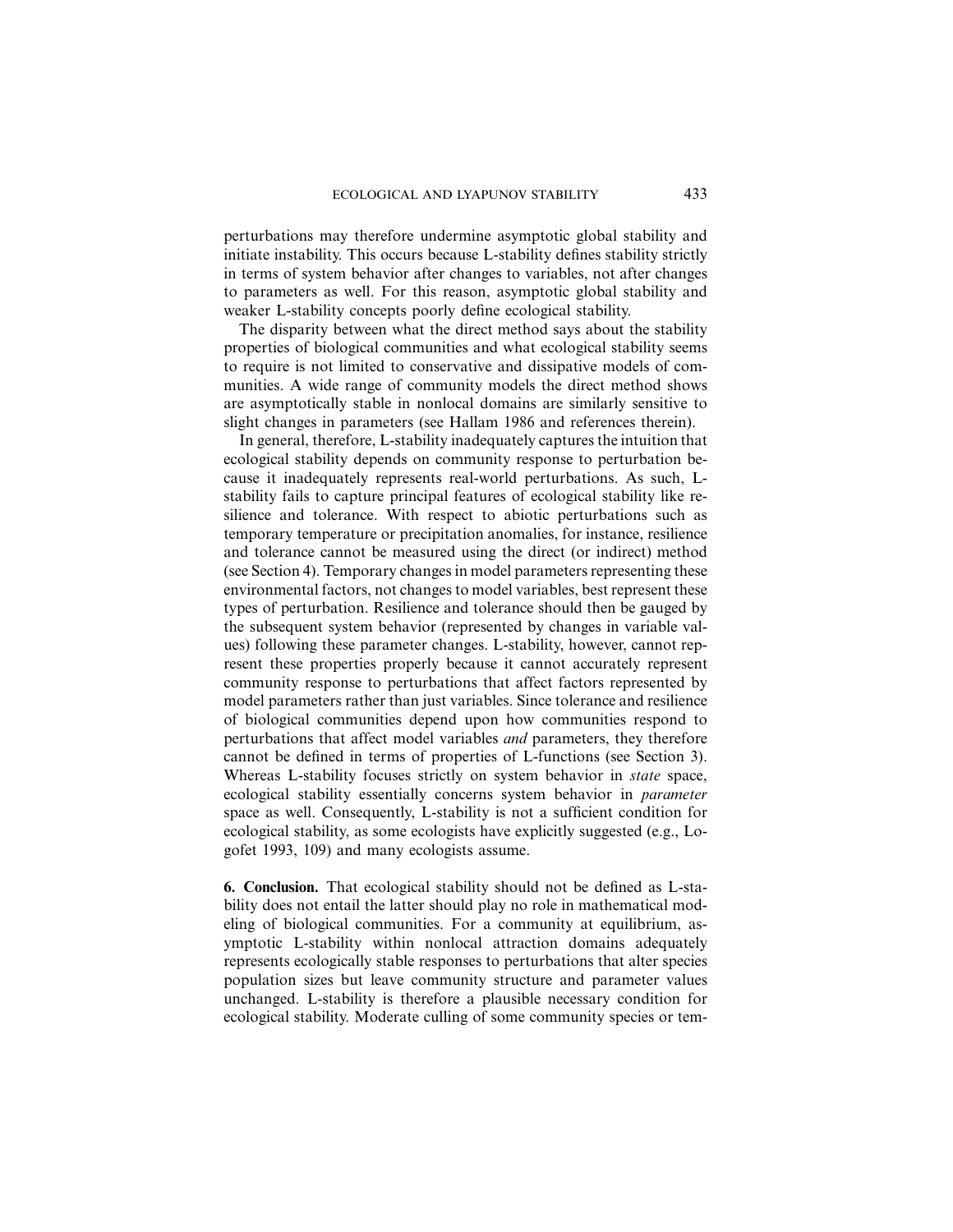porary cessation of plant or animal harvesting in ecosystems (both represented by changes in variables) where it has a long history are plausible examples of such perturbations. In fact, the effects fishing cessation during WWI would have on fish populations motivated Volterra to begin developing mathematical models of communities (Scudo 1971).

This analysis also does not detract from the obvious gains in precision, rigor, and other scientific virtues afforded by mathematical dynamic systems modeling within ecology. It does expose, however, a limitation of the stability definition that usually accompanies this type of modeling. If ecological systems like communities were completely analogous to systems studied within physics for which Lyapunov's methods are so successfully applied, defining ecological stability as L-stability would be entirely justifiable. Section 5 makes clear there is, however, a crucial difference in how perturbations should be represented in the two contexts. Scientific definitions that make an initially problematic concept precise by integrating it into a systematically developed mathematical theory, even one fruitfully utilized in other sciences, are therefore not always satisfactory.

Within classical mechanics, force fields governing interactions between bodies, such as gravitation, are usually invariant. Masses of bodies in the system, overall system structure (e.g., mass-spring system, damped pendulum, mass-pulley system, etc.), and other system features are also usually held or assumed fixed in this framework. Model features representing these system properties, such as parameter values and model structure, are correspondingly fixed. With the background held constant in this way, perturbations are represented by temporary finite changes in variable values, for instance, by displacements of position vectors and alterations to velocity vectors (see Section 3). Energy is conserved or monotonically dissipated in these systems depending upon how they are characterized, so L-functions can always be constructed for them and their stability properties evaluated. Since perturbations of such systems are not taken to change the system properties represented by parameters and model structure, L-stability captures their important stability properties.

Within ecology, however, parameters representing external factors affecting species and their interactions are much more likely to change than in systems studied within classical mechanics because they are regularly altered by real-world perturbations.<sup>9</sup> An appropriate definition of ecological stability therefore requires integrating L-stability with a concept

<sup>9.</sup> The difference between ecological systems and those typically studied in physics should not be overstated, however. In fluid mechanics, for instance, the background structure of the systems studied is highly variable. For the reasons discussed in Section 5, therefore, L-stability would not be an appropriate representation of the stability of these systems.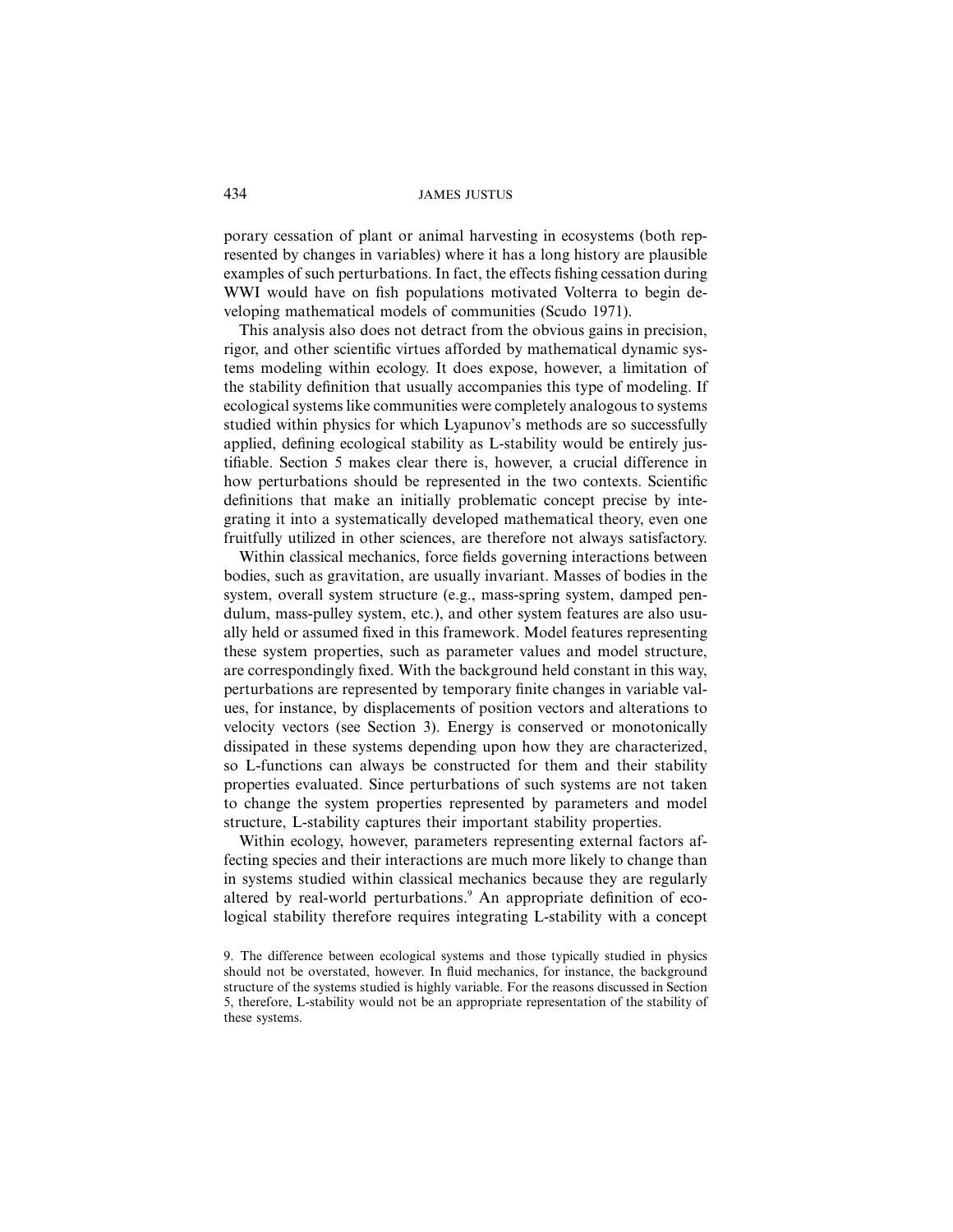representing how communities respond to these types of structural change: a structural stability concept. This would adequately account for how communities respond to real-world perturbations represented by temporary changes in variable *and* parameter values. Resilience and tolerance to real-world perturbations would be representable with such a concept.

This suggestion poses a formidable challenge to mathematical ecologists because structural stability is a much more technically complex mathematical concept than L-stability, and the most common structural stability concept used in mathematics is also an infinitesimal concept, like local (Lyapunov) stability (see Peixoto 1959). The dearth of work, especially biologically-oriented work, devoted to structural stability (May 1974), however, may explain its lack of application within mathematical ecology, not any essential mathematical intractability of the concept.

The first prominent mathematical ecologists, Lotka and Volterra, were physicists by training and this significantly influenced their approach to modeling biological systems (Kingsland 1995). Their work, moreover, subsequently set much of the agenda of twentieth century mathematical ecology. Not surprisingly, most mathematical ecologists have used the concept of L-stability and the direct and indirect methods to analyze community models. A stability concept that incorporates structural stability, however, constitutes a more defensible definition of ecological stability, and would better characterize the dynamics of ecologically stable biological communities.

#### **REFERENCES**

- Goh, B. S. (1977), "Global Stability in Many-Species Systems", *American Naturalist* 111: 135–143.
- Hahn, Wolfgang (1963), *Theory and Application of Liapunov's Direct Method*. Englewood Cliffs, NJ: Prentice-Hall.
- Hallam, Thomas (1986), "Population Dynamics in a Homogeneous Environment", in Thomas Hallam and Simon Levin (eds.), *Mathematical Ecology: An Introduction*. New York: Springer, 61–94.
- Hastings, Alan (1988), "Food Web Theory and Stability", *Ecology* 69: 1665–1668.
- Hinrichsen, Diederich, and Anthony Pritchard (2005), *Mathematical Systems Theory I*. New York: Springer.

Kingsland, Sharon (1995), *Modeling Nature*. 2nd ed. Chicago: University of Chicago Press. Lehman, Clarence, and David Tilman (2000), "Biodiversity, Stability, and Productivity in Competitive Communities", *American Naturalist* 156: 534–552.

- Levin, Simon (1981), "The Role of Mathematics in Biology", in *Proceedings of the Landmoedt om Mathematikken I*. Copenhagen: Danish Mathematical Society, 455–478.
- Logofet, Dmitrii (1993), *Matrices and Graphs: Stability Problems in Mathematical Ecology*. Ann Arbor, MI: CRC Press.
- Lotka, Alfred (1956), *Elements of Physical Biology*. New York: Dover.
- Lyapunov, Aleksandr ([1892] 1992), *The General Problem of the Stability of Motion*. Reprint. London: Taylor & Francis.
- May, Robert (1974), *Stability and Complexity in Model Ecosystems*. 2nd ed. Princeton, NJ: Princeton University Press.